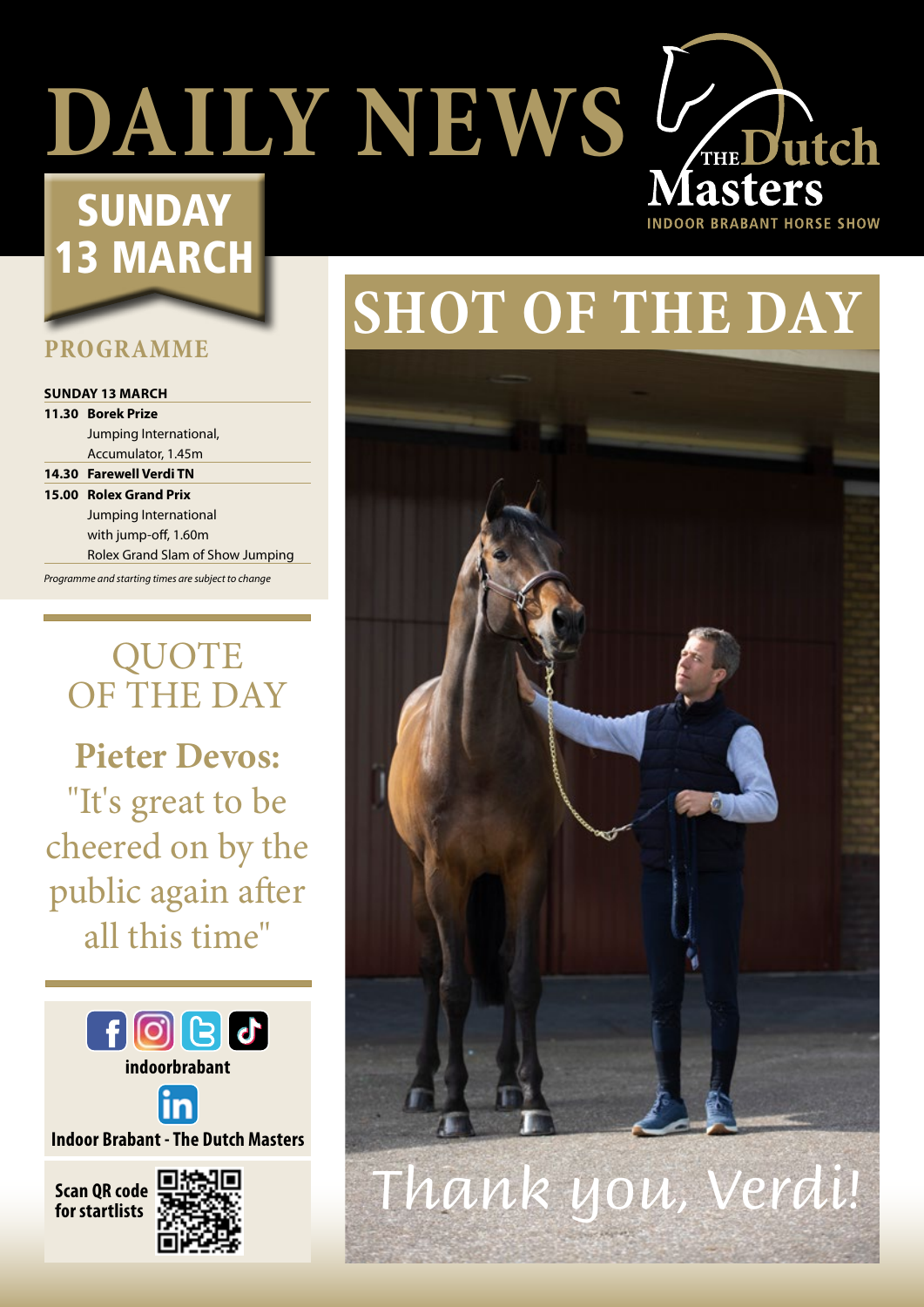# **Groom of the day**

### **Louise Barraud (30)**

**Groom since 2019 at CYOR Stables of Janika Sprunger & Henrik von Eckermann. Groom for Henrik since 2022.**

**What do you like best about this profession:** Being together with the horses and travelling all over the world. **What do you like least about this profession:** The long hours in the lorry Favourite horse and why: King Edward, he is so special and he has won so much. He is a real king.

**Most special moment:** We started well this year in Doha (2nd place in the GP) and that is a good start of the season.



The KNHS Talent Team 2022 was presented at The Dutch Masters in the Brabanthallen in 's Hertogenbosch. A nine-man selection of dressage, para-dressage, eventing and jumping riders will form the KNHS Talent Team this year: Marten Luiten, Kimberly Pap, Thalia Rockx, Febe van Zwambagt (dressage), Nina de Haas (eventing), Skye Morssinkhof, Mel Thijssen and Mans Thijssen (show jumping) and Britney de Jong (para dressage).

### **Horse Sport Woman of the Year: Joyce van Rooijen-Heuitink**



After the FEI Dressage World Cup Freestyle, the Horse Sport man of the Year 2021 was honoured. But this time it was not a man. For the first time in 43 years, the committee that chooses the Horse Sport man/woman of the Year has succeeded in awarding this most prestigious title in the Dutch equestrian world to a woman: Joyce van RooijenHeuitink. The string of medals that this Horsesport Woman of the Year has managed to collect with her athletes in recent years is impressive. Gold and silver with the team at the World Championships. Bronze and silver with the team at the Paralympic Games in Tokyo and an overwhelming row of individual medals.



After two years, Swiss rider Martin Fuchs returns to the Brabanthallen to continue his series of victories. In December 2021 he managed to win the Rolex Grand Prix for the second time. In 2019 he won with Clooney 51, who was recently allowed to retire, and last year with Leone Jei. The 29-year-old is now in the race for the Rolex Grand Slam title. How does he rate his chances? "It's great to start at The Dutch Masters again. For the Rolex Grand Prix on Sunday I will be riding Conner Jei, who is fairly green and new at this level, but I'm very excited and looking forward to it. He hasn't done too much indoor work recently. He is a

wonderful horse but not easy. I am hoping to continue our Rolex Grand Slam journey with a win on Sunday.

German Daniel Deusser and Steve Guerdat are both still in with a chance of winning the additional 250,000 euro bonus. Deusser won the Rolex Grand Prix at CHIO Aachen with Scuderia 1918 Tobago Z and Steve Guerdat won the CP 'International' presented by Rolex at the CSIO Spruce Meadows 'Masters' with his 13-year-old gelding Venard de Cerisy. This afternoon the denouement will be in the Rolex Grand Prix of The Dutch **Masters**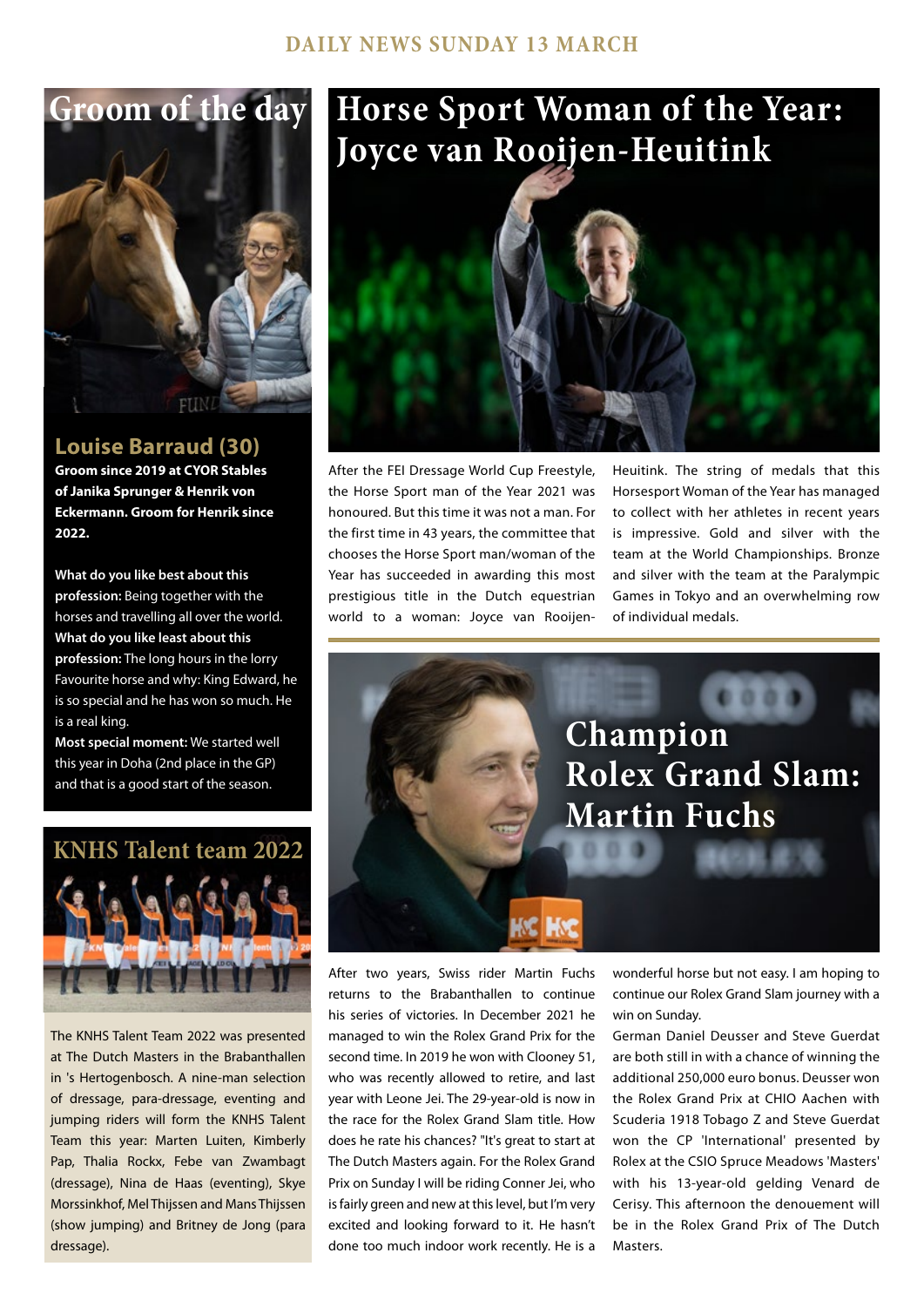### **DAILY NEWS SUNDAY 13 MARCH**





*Winners of the Audi Prize: Pieter Devos and Kannabis van de Bucxtale* 





H x

**STE** 

7٦